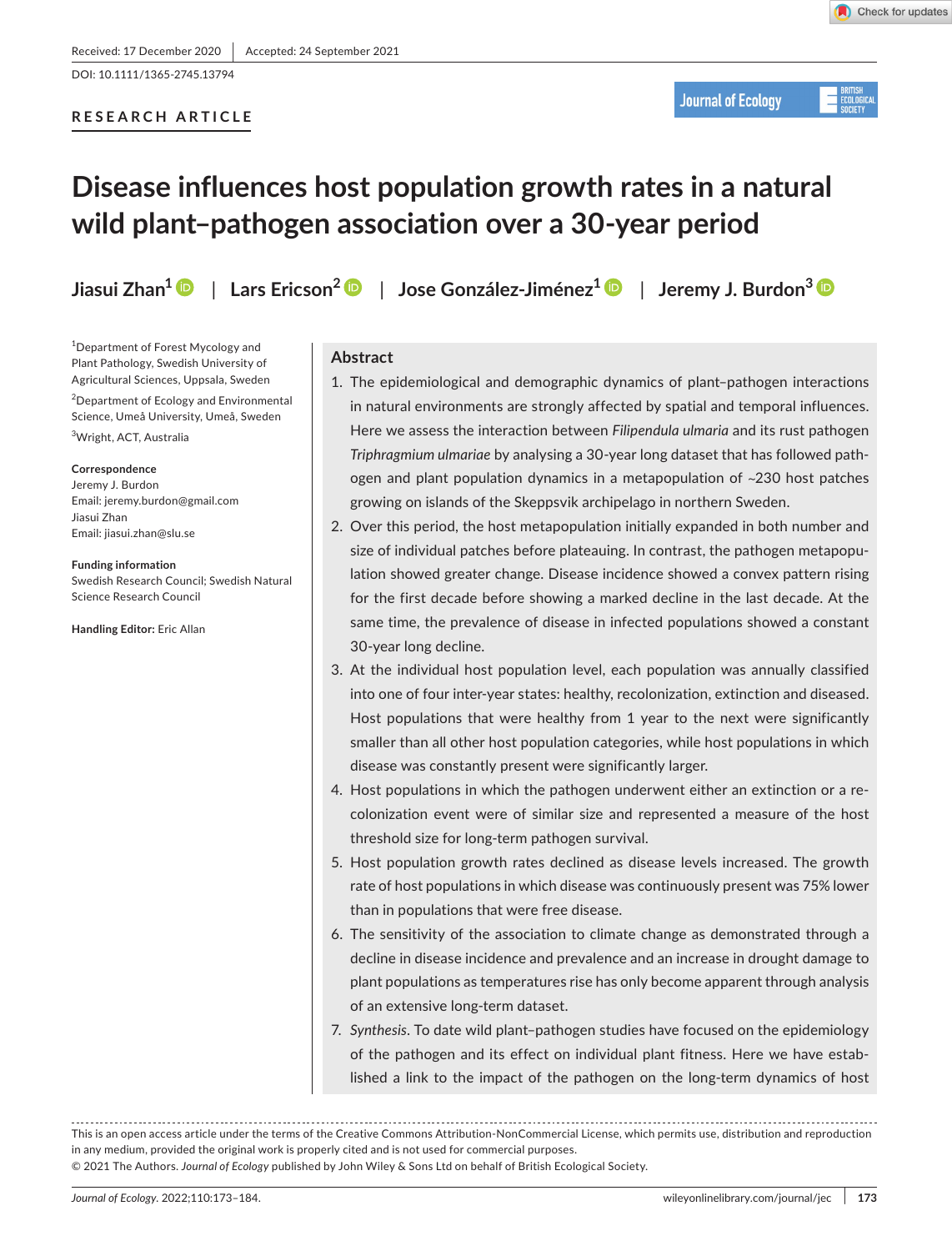populations. This has the potential to trigger a cascade of changes in the species composition and diversity of communities.

#### **KEYWORDS**

climate, epidemiology, extinction, host population growth rate, metapopulation, plant– pathogen interaction, recolonization

# **1** | **INTRODUCTION**

Interest in the impact of pathogens on host populations is at an alltime high. Patterns of epidemic development in human and animal populations are attracting increasing attention due to an upsurge in zoonoses (e.g. Hendra virus, SARS, MERS and Covid-19: Recht et al., 2020; Schmeller et al., 2020) or the spread of existing ones such as West Nile fever (Kilpatrick et al., 2007). In agriculture and forestry, novel diseases and ones spreading beyond well-established ranges are also exciting attention. This interest is driven by a concern about short-term human health and economic tolls, and by the potential for longer term consequences for the integrity and resilience of agricultural and natural ecosystems as climatic change alters evolutionary patterns, geographic ranges and potential infection severities of pathogens (Kocmánková et al., 2009; Velásquez et al., 2018; Wu et al., 2020; Yang et al., 2016; Zhan & McDonald, 2011). Despite this attention and the already extensive literature on host–pathogen interactions, there are still significant gaps in our broader knowledge. This is particularly so with respect to the epidemiological behaviour and demographic, ecological and evolutionary consequences of disease in wild systems.

In the literature assessing the impact of plant pathogens in nonagricultural systems, the potential for reductions in fecundity and longevity has been demonstrated extensively in controlled experiments but to a lesser extent in natural situations (Bernard-Capelle et al., 2006; Borer et al., 2007; Malmstrom, McCullough, et al., 2005). The quantum of such reductions in fecundity and longevity is highly variable being dependent on numerous factors mediating pathogen  $\times$  host  $\times$  environment interactions (disease triangles) including the timing of infection relative to host development, the intensity of disease and the type of disease involved (Burdon & Laine, 2019).

In the animal parasitology literature, there is a similar body of evidence that diseases induced by a range of pathogens including bacteria, viruses, fungi, oomycetes and other macro-parasites can affect individual host reproduction and survival. For example, longterm studies have shown the importance of nematode outbreaks on red grouse population sizes (Hudson et al., 1992), and mass mortalities of prairie dog populations caused by plague epidemics (Stapp et al., 2004). In studies of human disease, large and long-term datasets have underpinned an understanding of the importance of host population threshold sizes, the concept and validity of 'herd immunity', and the periodicity of diseases such as measles (Grenfell & Bolker, 1998; Keeley & Grenfell, 1997).

In contrast, a significant constraint to understanding the effects of plant disease in natural systems is a lack of long-term

epidemiological studies. Indeed, insight into the demographic, ecological and evolutionary consequences of disease has largely been dependent on extrapolation from short-term (one or two seasons) observations of impacts on fecundity and/or longevity; on observations of patterns of resistance and susceptibility; and on inferences drawn from 'special case' situations involving the spread of exotic disease into new environments or the deliberate release of pathogens in biological control programs. The potential power of invasive pathogens to affect plant communities is demonstrated by significant host population declines associated with the loss of American chestnut to *Endothia parasitica* (Burke, 2012), multi-species losses caused by soil-borne pathogens such as *Phytophthora cinnamomi* in Australia (Shearer et al., 2012), wind and splash-borne *P. ramorum* ravaging tanoak populations in California (Rizzo et al., 2005) or recent epidemics of *Hymenoscyphus fraxineus* causing ash dieback in Europe (McMullan et al., 2018). In an analogous way, the outcomes of successful biological control programs demonstrate the potential for fungal pathogens to control the density and affect the spatial distribution of their weed hosts. Examples include the impact of *Puccinia chondrillina* on *Chondrilla juncea* in Australia (Burdon et al., 1981) and *Entyloma ageratinae* on *Ageratina riparia* in New Zealand (Barton et al., 2007).

While such epidemics illustrate the potential power of pathogens in natural systems, they are in many ways artificial and leave the less intrusive consequences of disease unresolved. Reductions in seed production do not necessarily translate into a change in the size of future plant populations. Most plant species produce an overabundance of seed so that losses during seedling or juvenile phases may not affect the size of the adult plant population (Harper, 1977). Even in annual plants, a full assessment of the potential fitness effects of disease may be fraught with multi-year considerations. For example, a study of mildew on wheat found effects that carried over two post-epidemic generations involving a reduction in the number of individuals and their competitive ability (Jarosz et al., 1989). Notwithstanding this, our understanding of host plant–pathogen interactions inherently recognizes a tight link between evolutionary and ecological dynamics (Penczykowski et al., 2016). The best documented evidence that a pathogen has an on-going effect on its host is often found in studies showing that the level of disease resistance present in target host populations changes as spatial (Burdon & Jarosz, 1991; Montes et al., 2019) and temporal (Thrall et al., 2012) scales vary.

Demonstrating that the impact of endemic pathogens goes beyond changes in the genetic structure of host populations to an actual effect on population size, and through this the structure of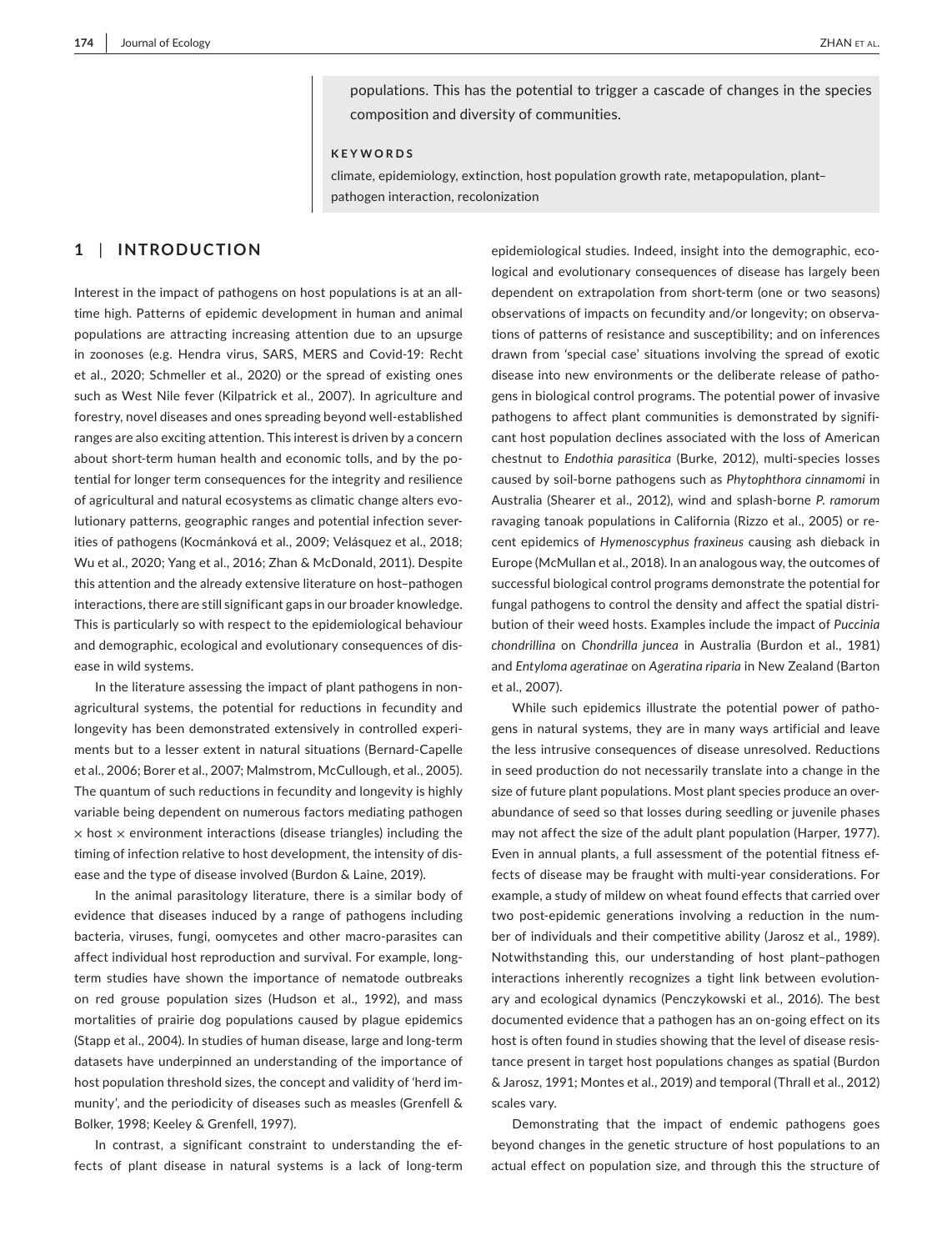communities is far less well documented. For a small handful of endemic associations characterized by large long-lived hosts, the spread of a killing disease from well-defined infection foci creates the opportunity to track host deaths and compare community structures in the pre- and post-death phases. Situations involving tree pathogens such as *Phellinus weirii* (Cook et al., 1989) or *Armillaria luteobubalina* (Shearer et al., 1997) provide a clear picture of the role of at least some pathogens in natural communities. Another possibility to track host deaths is provided by clonal evergreen dwarf shrubs such as *Empterum hermaphroditum* (Olofsson et al., 2011, 2013) where diseased host tissue remains in situ enabling both pathogen identification and quantification. However, most host individuals rapidly disappear after death, leaving no signs of the pathogen responsible.

What role, if any, do the less obvious debilitating rusts, mildews and necrotrophic blotches have on the place of such hosts in plant communities? Determining an answer to this question for relatively short-lived species with high fecundity requires a longer term view of the epidemiological and ecological consequences of the waxing and waning of disease through time. However, although long-term temporal datasets have proved very powerful in uncovering underlying trends in as diverse areas of biology as agriculture (Silvertown et al., 2006), biodiversity research (Magurran et al., 2010) and human health (Roseboom et al., 2006), the number of datasets that link plant and pathogen dynamics in multiple naturally occurring populations through time is strictly limited (Burdon & Thrall, 2014). These interactions have variously demonstrated general aspects of the unpredictability of disease incidence and severity, the importance of environmental variation and even aspects of the evolutionary interaction between host resistance and pathogen infectivity (Thrall et al., 2012), but to date none have made a link between pathogen activity and host population size.

Here we report on an analysis of a 30-year long dataset covering epidemiological patterns in the rust pathogen *Triphragmium ulmariae* and population demographics in a large metapopulation of its host, *Filipendula ulmaria*, growing in up to 239 patches on 78 islands in the Skeppsvik archipelago of northern Sweden. We use this large dataset to explore:

- 1. Temporal patterns in disease incidence, prevalence and severity in the entire metapopulation;
- 2. Relationships between patterns of disease dynamics and the size of host populations; and
- 3. The impact of disease on host population growth rates.

In this way we extend our knowledge of the impact of pathogens in natural systems beyond their short-term effect on general measures of fitness and the population dynamics of their hosts, to their long-term effects on the growth rate of host populations and through this their potential to influence community structure.

## **2** | **MATERIALS AND METHODS**

#### **2.1** | **Study area**

The Skeppsvik archipelago was created through an on-going process of isostatic land uplift of a series of parallel glacially lateral moraines covers more than 70 islands in the Gulf of Bothnia off the north-eastern coast of Sweden (63°44–48′N, 20°34–40′E). In this area, the dynamics of *Filipendula ulmaria* L. (Rosaceae) and its host-specific rust pathogen *Triphragmium ulmariae* (DC.) Link (Sphaerophragmiaceae) has been followed in a long-term (30-year) study of a series of separate populations (increasing from 179 in 1990 to 232 in 2019). Small islands were occupied by single host populations, while larger islands are home to multiple populations. The location of each host population was located on the detailed Ekonomisk Karta över Sverige, Västerbottens län; scale 1:10,000 map of the area using the grid point RT90 7080000/1740000 on the map sheet 20K 6h Tärnögen as the N/E 0/0 co-ordinate position. This corresponds to 63.7455°N, 20.6692°E.

## **2.2** | **Host–pathogen biology**

The *F. ulmaria–T*. *ulmariae* host–pathogen interaction involves an herbaceous perennial host that reproduces by seed and rhizatomous growth and a full cycle autoecious, host-specific rust pathogen (Wilson & Henderson, 1966). In the study area, the host shoots from underground rootstock every spring, flowering in summer before dying back in mid-autumn. The pathogen is similarly constrained, surviving the winter as dormant teliospores that germinate at the beginning of the growing season (June), and then undergoes sexual recombination before generating aecia and subsequently uredia. A few cycles of asexual reproduction occur before falling temperatures trigger the formation of new telia. Full descriptions of the life cycles of both host and pathogen have been published elsewhere (Burdon et al., 1995).

Dispersal of the pathogen between individual plants within a population or between populations across the archipelago may occur through aerially dispersed basidiospores, aeciospores or urediospores although basidiospores and aeciospores typically only travel a few metres. Rust urediospores have the reputation of travelling great distances but in the current association evidence suggests that population-to-population dispersal is limited. Instead, dispersal appears to depend heavily on the movement of telia and teliospores in winter storm generated flotsam that is washed around the islands of the archipelago (Burdon et al., 1995; Smith et al., 2003).

## **2.3** | **Host population data collection**

Individual host populations were operationally defined as discreet groups of plants separated from others by water barriers (i.e. on different islands) or, when on the same island, by a combination of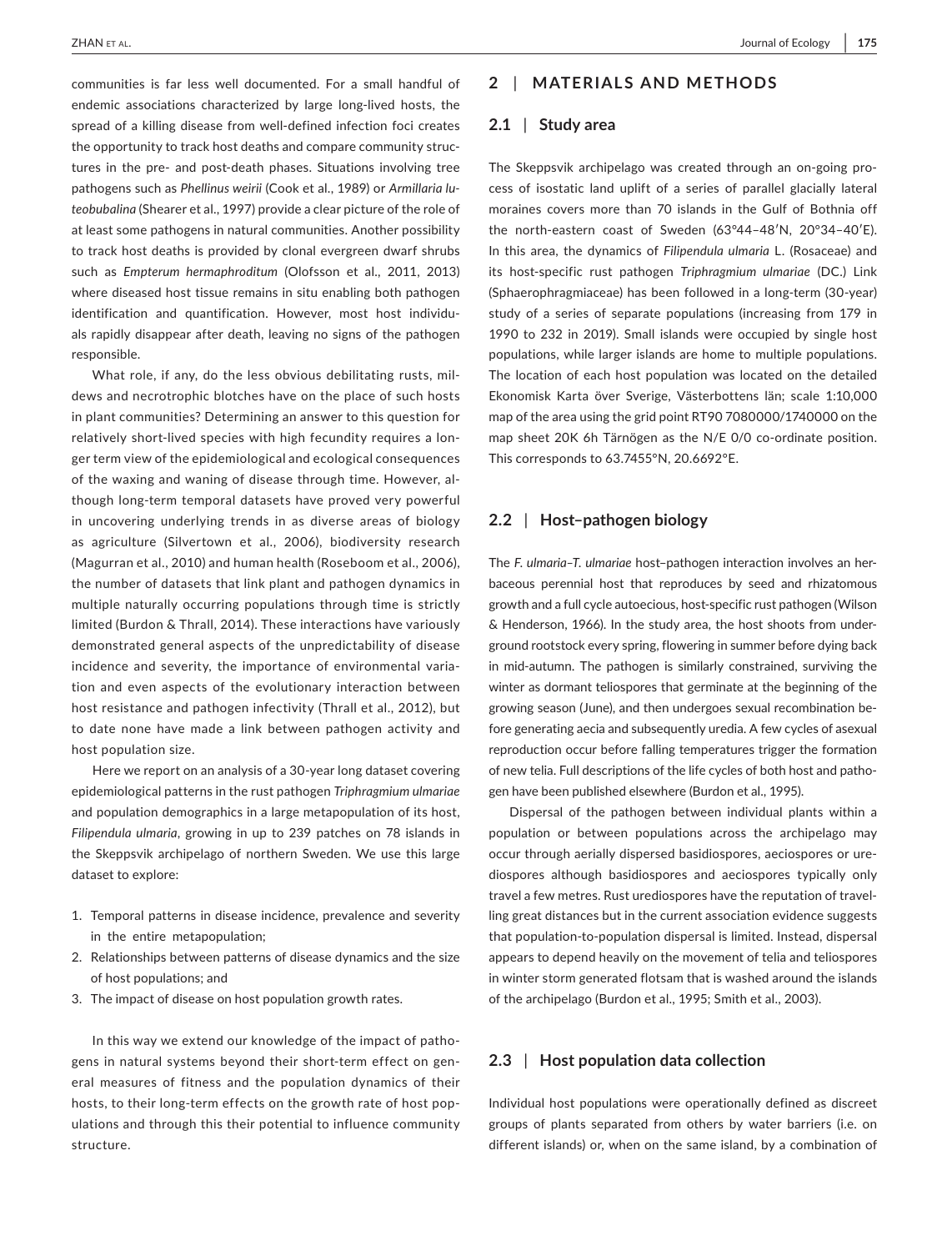shore-line distance and thickness of intervening vegetation (Zhan et al., 2018). In 1990, a comprehensive search of 78 islands identified 179 populations ranging in size from a single plant to a deme of 3,800 individuals. Depending on the size and physical diversity of an island, anywhere between 1 and 12 populations were found to be present. The number of populations slowly rose before reaching a peak of 232 populations in 2014, since then three populations have disappeared. During the 30-year period, a total of 239 populations were identified, but over that time 10 small populations fused with their nearest neighbours. The numerical size of each population was estimated by censusing representative areas and then adjusting those scores for the total area covered by the population. This approach was employed to cope with the patchy distribution of plants in many populations (for further details see Burdon et al., 1995; Ericson et al., 2002). Furthermore, the patchy nature of distribution within populations greatly limited the value of any attempt to estimate density at the population level. As a consequence, any reference to population size means the number of individuals present.

Over the 30 years of the study, we recorded five host population extinctions (out of >6,300 possibilities). All of these involved very small populations that reappeared within a year or two.

#### **2.4** | **Pathogen epidemiological data collection**

Disease incidence (the presence/absence of disease), prevalence (% host individuals infected per population) and disease severity (% leaf area infected per population—this was averaged over both the infected and healthy individuals assessed) were all scored in each host population annually (1990 to 2019) at the mid-point in the epidemic cycle, in early-mid August. Populations found to be disease free at that time were revisited in early-mid September. In each population, disease prevalence was determined by examining a sample of haphazardly chosen plants (minimum number  $= 25$ ) for the presence of pustules. Severity was scored on infected plants using a visual scale measuring percentage of leaf area infected; while incidence was simply determined by whether any disease was recorded. In very small host populations (<80 plants) all individuals were examined. In larger ones this was not practical, so a haphazardly chosen sample determined by the numerical size and the spatial distribution of the population was assessed (range of 50–200 plants assessed for disease per population). If disease was absent on these plants a further intensive search was made to determine whether the pathogen was present but at very low frequency. All epidemiological and host population assessments over the entire study time were carried out by Lars Ericson with the assistance of Jeremy Burdon.

## **2.5** | **Drought effect data collection**

The occurrence of drought damage to host plants was assessed in 19 medium–large *F. ulmaria* populations distributed through the Skeppsvik archipelago. Droughting was visually assessed in early August as score 1, if observed on dry sites, and as score 2, if observed on both dry and mesic sites, on the basic of withering of basal leaves important to the early seasonal increase in disease. A maximum index of 38 denotes extensive drought damages on dry and mesic sites in the archipelago.

#### **2.6** | **Mean temperature data collection**

Gridded monthly mean temperature data for the period 1989–December 2015 inclusive was obtained from the Swedish Meteorological and Hydrological Institute, SMHI ([http://www.](http://www.smhi/se) [smhi/se\)](http://www.smhi/se), for the Swedish grid point RT90 7084000, 1737000 located in the central part of the Skeppsvik archipelago. Post December 2015, temperature values are based on interpolations from three adjacent official meteorological stations as stated in Zhan et al., 2018.

## **2.7** | **Data analysis**

Metapopulation levels of disease—incidence, prevalence and severity—and host population size in each year were tabulated by averaging disease measures across all host populations. Host population growth rate was estimated for each of the populations using a logistic model based on the temporal change in size (plant number) of the population over the 30 years (used in Figure 4). Exploratory analysis by least squares indicated the logistic model performed as well as, or better than, other models for these populations. A further set of host population growth rates was estimated according to disease behaviour in the metapopulations, that is, host population size in each of four disease categories was estimated annually using the data pooled from all individual populations and then used to estimate growth rates according to their temporal change over the 30 years (used in Figure 5). In this analysis, disease dynamics in each host population in each year was assigned to one of four categories reflecting changes from the previous season: extinction (present–absent), recolonization (absent–present), continuing disease presence (present–present) and continuing disease absence (absent–absent). Host population size in each of these categories was estimated by averaging the number of host plants recorded in the corresponding category in Year N - 1, generating 29 data points  $(N - 1 = 30 - 1 = 29)$  for Year 1 to Year 29 for each of the four categories, which were then used to calculate growth rates of the disease categories. To test whether growth rates varied between categories, a bootstrapping analysis was conducted, in which disease duration category was randomized between populations in each year. The bootstrapping was repeated 100 times to generate 95% confidence intervals around the growth rates and population sizes for each disease duration category.

For consideration of the effect of host population size on the duration of disease (Figure 2), the persistence of disease was calculated by counting the years of disease absence or presence in individual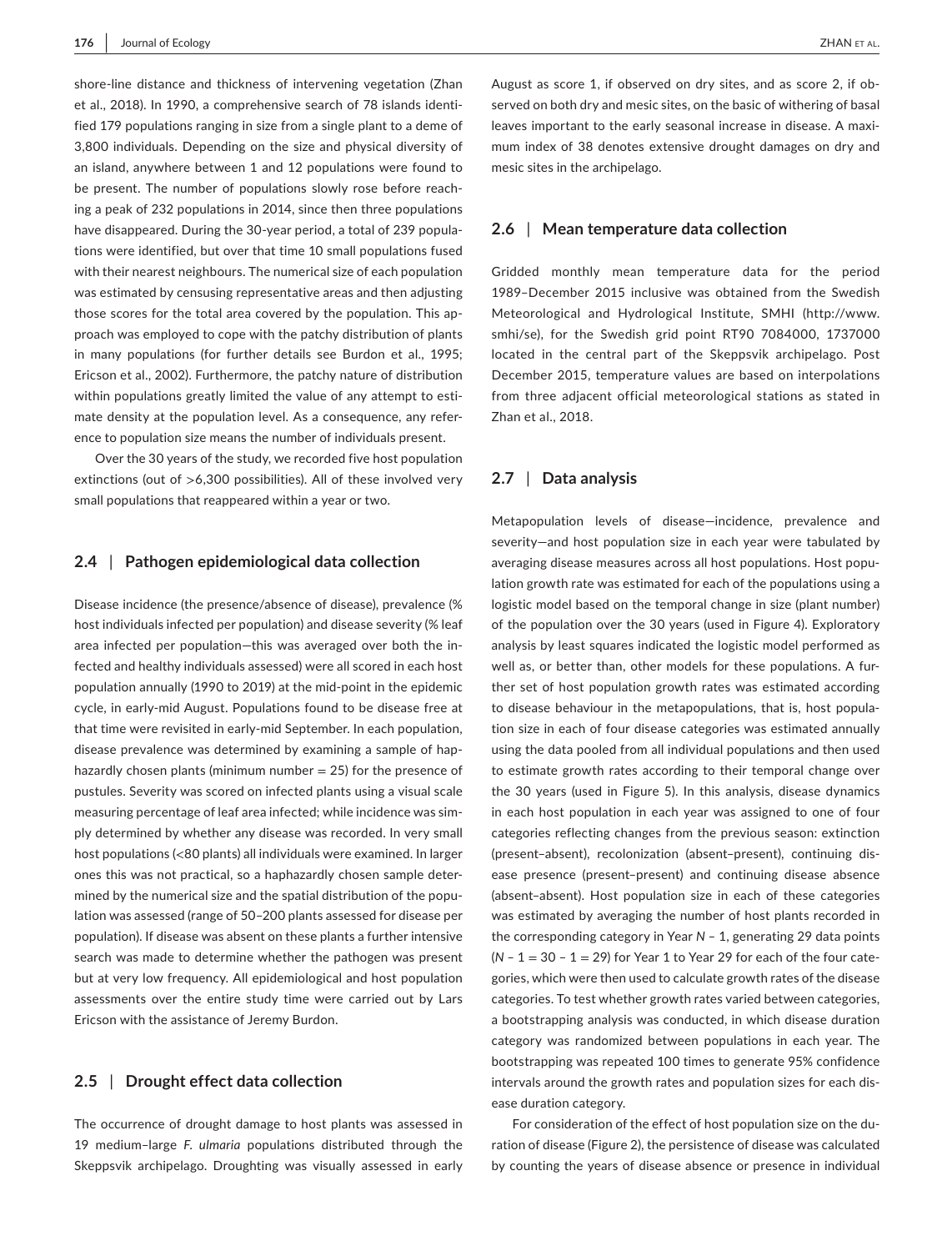host populations. For example, if a population during a consecutive 6-year period has disease incidences of  $100,111$  (1 = disease present; 0 = disease absence) and a population size of 100, 150, 200, 250, 300 and 350, the population sizes of extinction (1st to 2nd year), continuing disease absence (2nd to 3rd year), recolonization (3rd to 4th year) and continuing disease presence (4th to 5th year and 5th to 6th year) are 100, 150, 200 and 275 (the average of 4th and 5th year) respectively (i.e. host population in the first year of the pair). And the population sizes supporting the 2-year consecutive disease absence (2nd to 3rd year) and 3-year consecutive disease presence (4th to 6th year) are 125 (the average of 1st and 2nd year) and 250 (the average of 3rd to 5th year) respectively. Because we were unable to determine the population size of  $N - 1$  for the first year, disease persistence was counted starting from the second year of the survey, that is, 1991. These mean that in the persistence analysis, the maximum disease duration (continuous absence or presence) was 29 years and more data points were 'regenerated' from populations with a longer continuous disease status (presence or absence) than from those with a shorter similar status, even though each original data point (i.e. population size of host and incidence, prevalence and severity of disease in a year-deme combination) is only considered once. For example, only one data point was regenerated if the disease was continuous present/absent for the last 29 years in a population, but several data points were generated if there were a range of disease durations in the population.

Associations between pathogen epidemiological (incidence, prevalence, severity and persistence) and host population parameters (size and growth rate) or sampling time, were fitted to linear or nonlinear models using least squares (Borwein & Erdelyi, 1995; Lin, 1989). Exploratory analysis using Moran's *I* test (Moran, 1950) and the Durbin–Watson statistic (Durbin & Watson, 1950) indicated disease data were not spatially or temporally autocorrelated or skewed and hence no corrections were made. For Moran's *I* test for spatial autocorrelation, populations within the same island were considered as the neighbours. Mixed-effect linear regression models, with islands as a random intercept, was used to assess the effects of pathogen epidemiological parameters (incidence, prevalence and severity) on the host growth rate. The use of random effects was determined by comparing the Akaike information criterion (AIC, McElreath, 2016) between the mixed-effect models and base-line models without random intercepts. In this evaluation, models with a smaller AIC value are better but are not considered to be statistically different if the difference is less than two units. Both the exponential and the mixed-effect model analyses were carried out in R statistical software using the function NLS and NLME packages respectively (R Core Team, 2021). Analysis of variance for the growth rate of *F. ulmaria* was performed using the general linear model (GLM) procedure implemented in SAS 9.1.3. Least significant difference (LSD) was used to compare population size and growth rate of *F. ulmaria* among the four disease categories (Ott, 1992). A contrast analysis in a stepwise procedure was also performed to compare the growth rates of recombination, extinction and disease–disease categories with disease-free category using 'r'.

## **3** | **RESULTS**

Over the 30-year period of this study, the number and size of *F. ulmaria* host plant populations comprising the Skeppsvik metapopulation have varied. Although size variation occurred between populations in any given year (Figure S1), mean host population size also increased consistently through the period (1990–2000) after which it flattened. The temporal pattern of population size fitted well to an exponential model ( $y = 773.35$  (1 – e<sup>-0.27*x*</sup>),  $R^2 = 0.66$ ,  $p < 0.0001$ ), a quadratic polynomial model (*y* = −1.37*x*<sup>2</sup> + 52.87*x* − 306.29;  $R^{2} = 0.64$ ,  $p < 0.0001$ ) and a linear model ( $y = 10.48x + 531.50$ ;  $R^2 = 0.32$ ,  $p = 0.0012$ ) but the exponential model was superior to other two as indicated by the AIC test (Figure 1a; Tables S1 and S2).

The incidence of disease (presence/absence) caused by the rust *T. ulmariae* across the Skeppsvik host metapopulation changed through time. Over the first 10 years or so of the study, the proportion of host populations infected initially rose before plateauing and subsequently showed a consistent decline (Figure 1b). The tightly fitting convex curve pattern underlying the changing dynamics of disease incidence in the metapopulation ( $y = -0.001x^2 + 0.03x - 0.30$ ;  $R^2$  = 0.58; *p* < 0.0001) contrasts with the consistent decline in mean disease prevalence (number of individual plants infected per population; Figure 1c). Although highly significant, the latter epidemiological parameter showed greater year-to-year variability (*y* = −0.05*x* + 2.28;  $R^2 = 0.37$ ;  $p = 0.0004$ ). The general patterns displayed by the severity data were similar to those of the prevalence data (Figure 1d) but with greater year-to-year variability especially in the earlier years as indicated by standard errors of the parameters (Table S2).

Earlier versions of these basic host and pathogen metapopulationlevel data—of mean host population size, and disease incidence and prevalence (Figure 1a–c respectively) covering shorter periods of time have been published previously (Smith et al., 2011; Zhan et al., 2018). However, the extended dataset presented here provides a complete 30-year record of patterns of change in host and pathogen population sizes. These changes are fundamental to the core of the current paper and to an understanding the role of disease in affecting wild host populations.

Beneath these gross metapopulation level patterns there was considerable variability in the temporal persistence of disease in individual host populations. As host population sizes increased, there was a greater probability that disease was present for longer consecutive stretches of years. On the other hand, as host population sizes got smaller the incidence of disease fell and the number of continuous disease-free years stretched out (Figure 2). The data fit both linear ( $y = 0.03x - 18.12$ ;  $R^2 = 0.85$ ;  $p < 0.0001$ ) and nonlinear (*y* = 13.75 ln(*x*) − 83.49; *R*<sup>2</sup> = 0.86; *p* < 0.0001) relationships (Table S2). Even though, the latter is a slightly better fit than the former, they do not differ statistically (Table S1) when compared using the AIC. As host populations became smaller and smaller, disease incidence also declined asymptotically towards a never-present scenario. On the other hand, as mean host population sizes continued to increase, the long-term persistence of disease also rose but never exceeded the total number of years assessed. Such differences in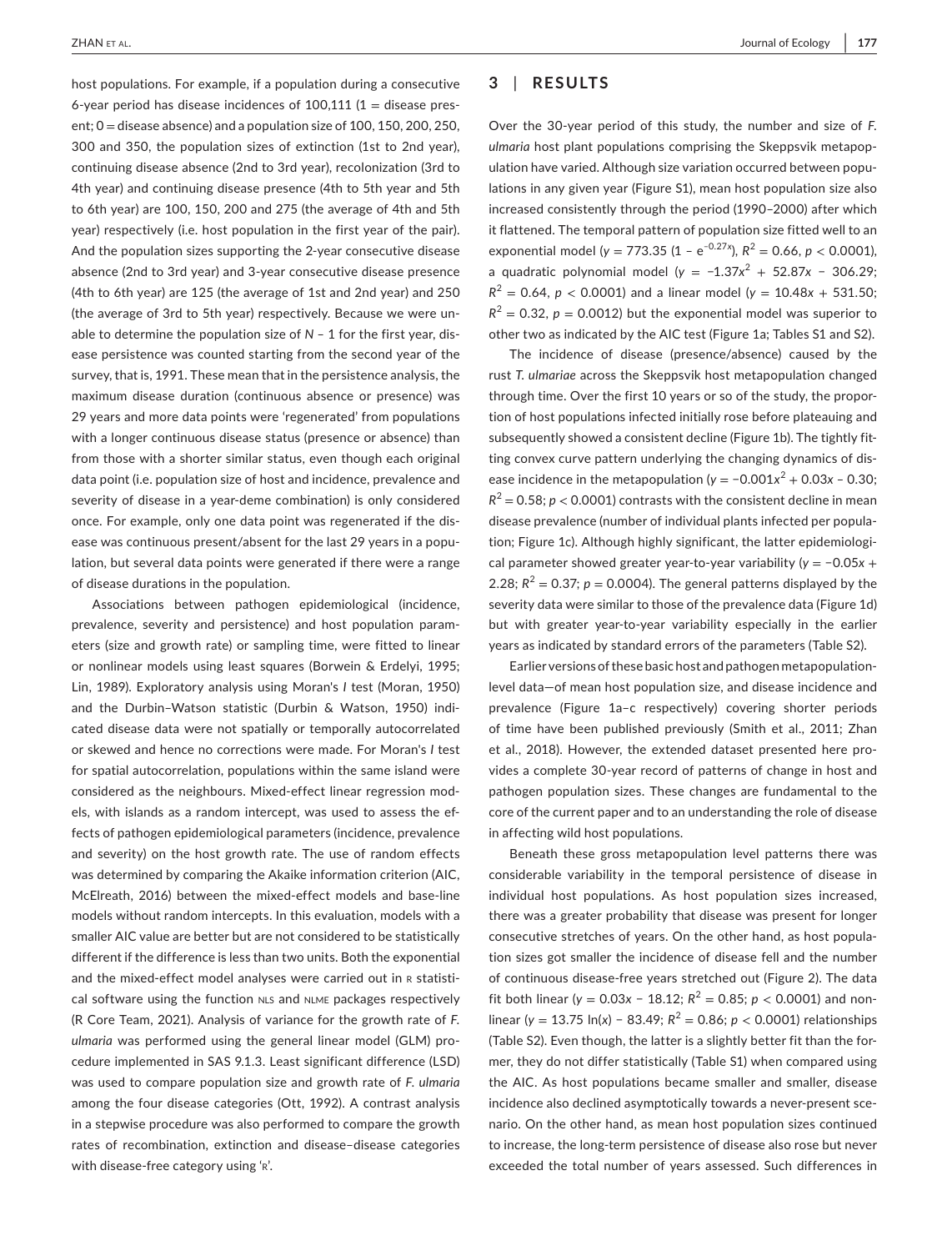

**FIGURE 1** Demographic changes in the *Filipendula ulmaria* (host)–*Triphragmium ulmariae* (pathogen) metapopulation over the 30-year study period. (a) Changes in mean host population size (average of all populations for any given year) through time; (b) changes in disease incidence frequency across the entire metapopulation; (c) changes in mean disease prevalence through time; and (d) changes in severity through time

**FIGURE 3** The impact of host population size on disease status. Free-Free Recolonize Extinction Disease-Disease Inter-year disease dynamics

**FIGURE 2** The effect of host population size on the duration of continuous disease presence or absence. The mean host population size was calculated by taking the mean size of each population covering each disease duration period and subsequently averaging all population estimates for each duration period

the duration of the pathogen's presence in different host populations sets the scene for potential differences in the impact on host populations and the possibility of differential selective pressures.

Disease in individual host populations flicker from presence to absence and vice versa over time. Consequently, the different individual host–pathogen population associations can be allocated into four groups reflecting the dynamics of those associations [disease absence (absent–absent); recolonization (absent–present); extinction (present– absent); continuing disease presence (present–present] based on the prior year (Yn - 1) to current year (Yn) disease transition status (Figure 3). When this view of disease incidence is related to host population size, not surprisingly, host in which disease was present from 1 year to the next (D-D) had the largest population size. The host population group that remained disease free (F-F) had the smallest

The mean host population size was calculated by taking the mean size of each population covering each disease duration period and subsequently averaging all population estimates for each duration period. Error bars represent the 95% confidence interval of the estimated population size

**TABLE 1** Parameter estimates and their associated standard errors and *p*-values in the comparisons of population size between three disease classes, that is, extinction, recolonization and disease–disease, and the reference classes (disease free)

| Coefficients      | Estimate | <b>SF</b> | p-value  |
|-------------------|----------|-----------|----------|
| Intercept         | 269.95   | 38.92     | <0.0001  |
| Recolonization    | 276.45   | 53.67     | < 0.0001 |
| <b>Extinction</b> | 395.98   | 54.61     | <0.0001  |
| Disease-disease   | 927.24   | 55.04     | < 0.0001 |

population size, while there was no significant difference in host population size between disease recolonization (F-D) and extinction (D-F) situations. Contrast comparison also indicated the population sizes of recolonization, extinction and disease–disease were also significantly higher than that in disease-free group (Table 1; Table S3). Although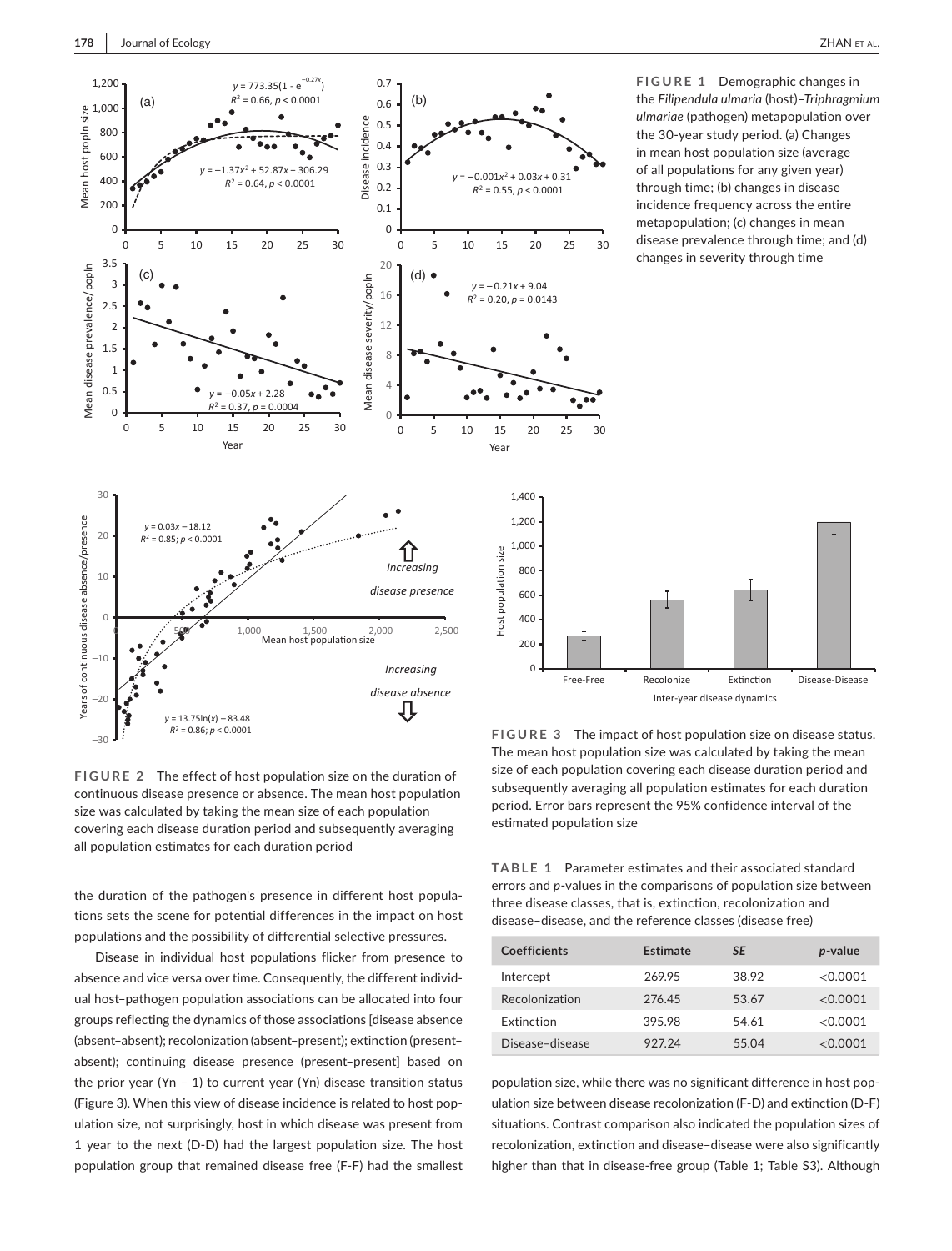there was variation in population size within each disease group, all groups met the assumption of homoscedasticity (data not shown).

We are interested in understanding the relationship between disease and plant performance. An earlier study (Ericson et al., 2002) demonstrated that the *Triphragmium* rust could affect the probability of survival of young *F*. *ulmaria* plants. Here we are interested in determining the pathogen's impact on plant demography at a population level. First, we examined the relationship between the three disease parameters (incidence, prevalence and severity) and host population size using the full 30-year dataset. Use of mixed models was justified by their lower AIC values than those of the models with fixed effect (Table S1) with an exception in the association between the disease prevalence and host growth rate in which random intercept has a slightly higher AIC value. Even then, we used the mixed model over the fixed model for consistency. In all cases host population growth rate declined as the disease parameters in question increased as revealed by the mixed models (Figure 4; Table S4). The tightest relationship occurred with respect to disease prevalence (Figure 4b) but those with disease incidence (Figure 4a) and severity (Figure 4c) were also both significant. It is noted that if the single extreme outlying data point seen in these figures was ignored the strength of the association increases markedly.

As noted earlier, the dynamics of disease in different populations can be categorized to reflect changing patterns of occurrence from 1 year to the next. With this in mind, we investigated the relationship between the four host population disease transition groups (Free-Free, Free-Diseased, Diseased-Free and Diseased-Diseased) and host population growth rate for each transition pair averaged across all populations for all years (Figure 5). This showed a clear growth rate advantage to host populations in which disease was absent in the current year [Free-Free and Diseased-Free (extinction)] over populations in which disease was present in the current year [Diseased-Diseased and Free-Diseased (recolonized)]. Moreover, host populations in which disease was present in both years had a significantly lower growth rate than those just recolonized.

# **4** | **DISCUSSION**

Studies of the role of pathogens in wild plant populations and communities have taken two distinct approaches. The first of these the pathology–genetics–co-evolution axis—places emphasis on pathogen epidemiology, changes in the population genetics of both host and pathogen, and any consequential co-evolutionary interactions between host and pathogen (Laine, 2006; Thrall et al., 2012). In contrast, the second approach—the ecology–biodiversity– conservation axis—places more emphasis on the host, its effect on the pathogen and potential changes in the diversity of plant communities (Knops et al., 1999; Roscher et al., 2007). These two approaches are highly complementary although individually they provide incomplete views of the full ramifications of the interactions occurring between pathogens and plants in natural plant communities (Burdon & Laine, 2019).



**FIGURE 4** The relationship between disease parameters and host population growth rate. (a) The effect of disease incidence (*y* = −0.0698*x* + 0.1122**)**; (b) the effect of disease prevalence (*y* = −0.0123*x* + 0.1017)**;** and (c) the effect of disease severity (*y* = −0.0591*x* + 0.0992). Host population growth rates were estimated using a logistic model based on the size of populations over the entire 30-year study period

In the current study we took a different approach to assess interactions occurring between pathogen and host plant populations at a spatiotemporal scale. By following long-term (30 year) host and pathogen population dynamics in 180–239 populations, we have shown that a period of host population number and mean population size increase in the 1990s was followed by a period of fluctuation in size around a near-steady (asymptotic exponential distribution) or very slowly decreasing mean (quadratic distribution; Figure 1a). Even though both distributions fit the data well, the exponential model performed better than the quadratic one by AIC test, indicating that the temporal dynamics of *F. ulmaria* follows the general pattern of population growth in many species (Van Bael & Pruett-Jones, 1996). Over the same period the pathogen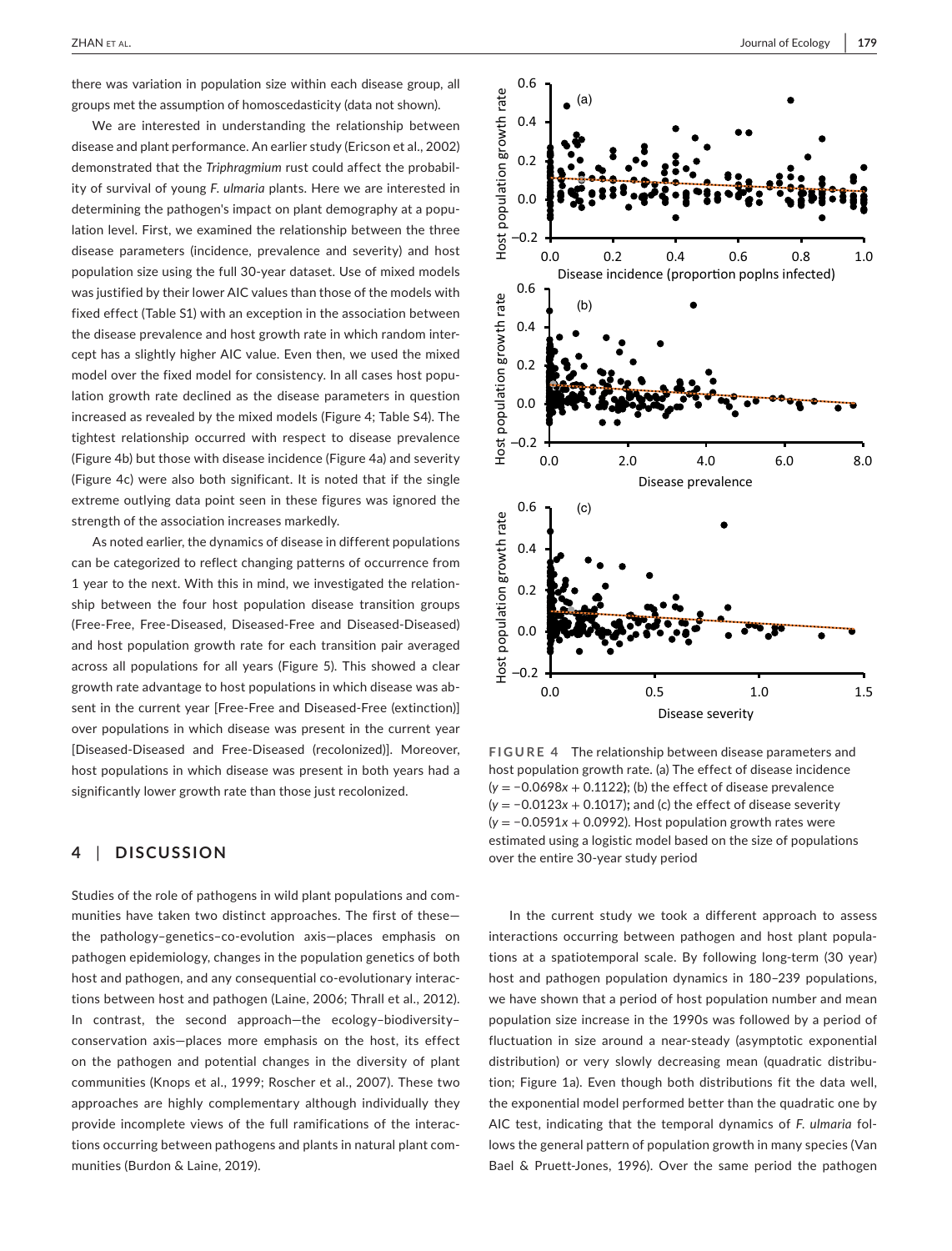

**FIGURE 5** Differences in the growth rate of *Filipendula ulmaria* populations according to one of four annual (Year *N* ‒1 to Year *N*) temporal transition categories (F-F, F-D, D-F and D-D) of the pathogen *Triphragmium ulmariae*. 5% LSD is indicated by different letters atop of the columns. For each transition pair (F-F, F-D, D-F and D-D) the size of each host population was taken as an average of that of each individual Year *N* ‒ 1 to Year *N* transition averaged across all populations for all years to obtain a mean growth rate

metapopulation has shown a convex rise and subsequent fall in the proportion of host populations infected (Figure 1b) while mean disease prevalence (Figure 1c) and mean disease severity (Figure 1d) per population have shown a steady decline over the full 30-year period. While such summary statistics provide a broad view of temporal changes in the interaction, they can disguise the unpredictability of the occurrence of disease from one season to the next. Although even large host populations may vary in size from year to year, when their core size remains reliably over a thousand individuals the pathogen can remain continuously present for periods of 20 years or more (Figure 2). In contrast, host populations of less than a few hundred in size essentially fall below the threshold size for reliable pathogen re-establishment from year to year (Figure 2). While many small populations do occasionally become infected, the probability that the pathogen then persists locally into following seasons is often very low.

Following the dynamics of both host and pathogen in multiple populations over multiple years allows a detailed examination of the threshold effect. In essence, our data allow a sub-division of the demographic interaction between host and pathogen that reflects the annual survival challenge faced by the pathogen at the individual population level, consistent with host–pathogen interactions in other systems (Garnett & Lewis, 2007; Geard et al., 2015). From 1 year to the next, a host population may be continuously infected, continuously free of disease, become re-infected after a period of no infection, or the pathogen may become locally extinct. The probability of the first and second of these outcomes—the pathogen remaining present or remaining absent—is strongly correlated with the size of the host plant population. Disease rarely dies out in large host populations while it is rarely ever present in very small ones (Figure 3). In contrast, there was no significant difference in the size of host populations in which the pathogen population became extinct or in which recolonization had occurred. It is this host population size at which

pathogen survival flickers unpredictable on-and-off that essentially sets the host threshold size for its continued presence.

The evolutionary and ecological implications of the reliable longterm presence of a pathogen are considerable. Clearly, the presence of a pathogen is required to drive selection for an increase in the frequency and diversity of resistance within given host populations relative to others (Burdon & Laine, 2019). In many cases, variation in the level of disease resistance among host populations has been linked to differences in the environment (Dinoor, 1970; Laine et al., 2011). However, the preciseness of this interaction is most convincingly illustrated within single host populations where selection has driven the accumulation of a higher frequency of resistance in microenvironments particularly favourable for pathogen growth and survival. For example, in the interaction between *Plantago lanceolata* and its mildew *Podosphaera plantaginis* higher levels of resistance were found in areas of host populations in which microclimatic differences favoured a greater level of pathogen activity (Laine, 2006). In many of the larger *F. ulmaria* populations we have followed in the current study, the spatial distribution of the pathogen also appears to be non-random with disease being encountered more often in certain parts of the population than others. Examples of such favourable areas are: (a) more shady sites often of northwestern aspect; (b) accumulation bays where flotsam is regularly deposited; and (c) boulder-rich sites where litter is trapped even under high sea levels. The first-mentioned site is particularly favourable for build-up of the asexual uredinial stage, while the two latter sites are important for over-winter survival. Such favourable sites often make up only a minor fraction of the shore, so it has not been feasible to include such detailed resolution in our annual disease assessments and could contribute to the conservation of no spatial autocorrelation. Despite this, it is clear from earlier studies that *T. ulmariae* may cause mortality with the survival of individual *F. ulmaria* seedlings over a 5-year period being tightly correlated with the severity of disease suffered (Ericson et al., 2002).

The long-term presence of a pathogen may also have significant ecological implications, but in contrast to their role in shaping the genetic structure of wild plant populations (Burdon, 1987; Burdon & Laine, 2019), their impact on the temporal dynamics of host populations and through this on the structure of whole plant communities has received surprisingly little attention. Indeed, the most compelling cases involve a few examples of the impact of root rots that kill dominant species in forest and woodland communities. In these cases, the consequence of multi-year passage of disease caused by *Armillaria* (Shearer et al., 1997), *Heterobasidion* (Rizzo et al., 2000) or *Phellinus* (Hansen & Goheen, 2000; Holah et al., 1997) species through the forest can be assessed at single points in time. Other examples are disease caused by various snow blight fungi, *Arwidssonia* and *Eupropolella*, on evergreen ericaceous dwarf shrubs (Olofsson et al., 2011, 2013).

Logistic difficulties in following the fate of individual plants in large numbers of plots; in accurately ascribing whether mortality has biotic or abiotic causes; and in identifying the causal organism, have together curtailed attempts to assess the impact of most diseases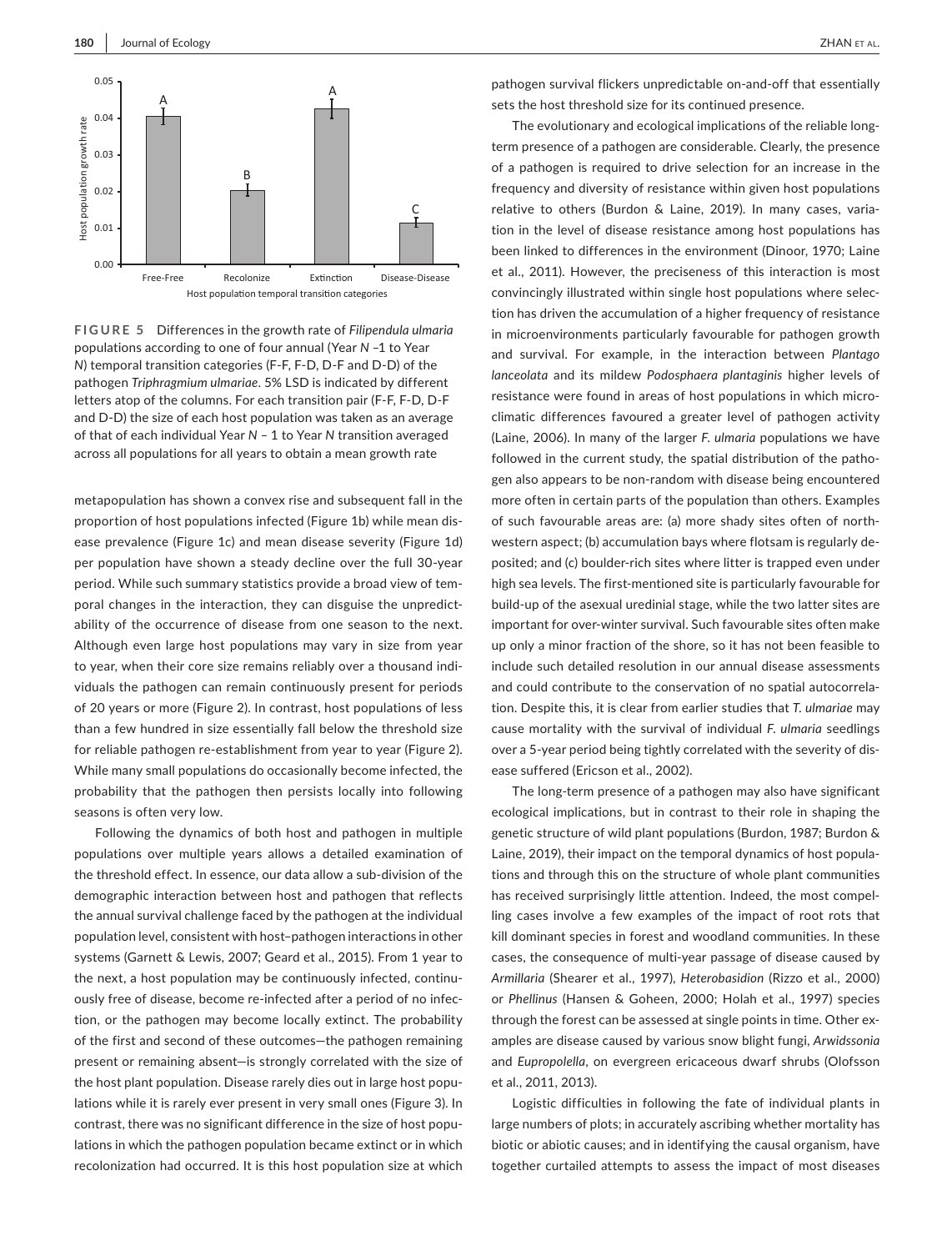in herbaceous plant communities. Certainly, multiple examples exist that demonstrate the impact that host diversity has on the size, impact and infectivity of pathogen populations (Mitchell et al., 2002; Rottstock et al., 2014; Sommerhalder et al., 2011; Yang et al., 2019; Zhan et al., 2002) but these provide only circumstantial support for a direct role of pathogens driving community diversity by reducing the size of individual plant numbers. A further step in that direction may be achieved through the use of fungicides to demonstrate that pathogens can suppress dominant grasses (Allan et al., 2010; Kohli et al., 2021) or that the depredations of nematodes and soil-borne fungi help speed the process of succession on sand dunes (van der Putten et al., 1993).

A more direct way of assessing the role of pathogens in influencing plant community composition is to determine whether identified impacts on the fecundity or longevity of individual plants exceed the 'built-in' resilience provided by excess propagule production and to result in changes in host population growth rates. Population growth rate is frequently used in assessments of the impact of diseases on animal populations (Holmes, 1982; Lachish et al., 2007), but is little known in studies of the effect of diseases on wild plant communities, and even then, are based on indirect rather than direct measures. For example, yellow mosaic virus is a common pathogen in wild populations of *Curcurbita pepo* where infection prevalence ranges from 0% to 100% across years and various host species. A common garden experiment was used to estimate the effect of viral infection on flower, fruit and seed production, and the resultant data then used to parameterize a deterministic matrix model (Prendeville et al., 2014) to show that the effect of viral infection on population growth rate of host plants varied among virus treatments and different *C. pepo* populations.

Here we assessed the impact of disease on host population demography by examining the relationship between the growth rate of individual host populations and their relationship to disease incidence, prevalence and severity (Figure 4). The strong correlation, particularly between disease incidence or prevalence and host population growth rate (Figure 4a,b), demonstrates the important influence the pathogen has on the growth rate of *F. ulmaria* populations. On average, host population size increased over the study time (Figure 1a). Negative density-dependent population growth could interact with disease parameters to shape the observed patterns of association. However, when we performed a multiple-regression analysis with population size and disease as independent variables and host population growth rate as dependent variable, we found that population size did not contribute to the growth rate in this case ( $p = 0.6848$ ), confirming our argument that the disease is a constraining factor regulating host growth.

When this relationship is further deconstructed by considering the growth rate of populations from each of the four temporal transition categories (Free-Free, Free-Diseased, Diseased-Free and Diseased-Diseased; Figure 5) the impact of the disease and its implications for early season recruitment are emphasized. Growth rates were greatest for host populations in which no disease was present in either year/*N* or Year *N* (F-F) or in populations in which

disease became extinct (D-F). For both these population categories no seedling losses to rust would have occurred (seedlings are particularly vulnerable to rust-induced mortality; Ericson et al., 2002). Also note that high mortality among diseased seedlings/juveniles is often common following longer periods of drought (unpublished data; see also discussion about adult plants further below). In contrast, host populations in which disease successfully recolonized (F-D) or in which disease was constantly present (D-D) were exposed to the early development of damaging aecial infections some weeks before our annual survey period. Furthermore, the category of populations showing the lowest growth rate (D-D) was that in which the pathogen had successfully carried over from the previous season and might reasonably be expected to have the most disease present early in the season.

Factors affecting the growth rate of individual components of natural plant communities have the potential to initiate cascades of changes in the species composition and diversity of communities and the broader networks of other species they sustain. An earlier analysis of the Skeppsvik *Filipendula–Triphragmium* dataset detected a positive association between a long-term trend of increasing extinction rates in individual pathogen populations of the metapopulation and increasing temperature (Zhan et al., 2018). Indeed, over the 30 years of this study average mean April– November temperatures have shown a slow but inexorable rise (1.6°C between 1990 and 2020; Figure S2). Over the same time period we have seen the number of plants suffering from droughting to be strongly related to mean July temperatures (Figure S3). One likely explanation for the increased extinction rates is that disease on adult plants normally starts to increase on basal leaf rosettes. Following drought these leaves start to wither before the build-up of the asexual uredinial stage, thus drastically reducing the amount of inoculum.

Such extensive withering of basal leaf rosettes has increased during the study period and the subsequent negative effect on the pathogen population is amplified as diseased leaves are more sensitive to drought than healthy leaves (unpubl. data). The increased sensitivity of plants to drought as a consequence of rust infection that breaches the integrity of the outer cuticle has been seen on a number of occasions—for example, in epidemics of rust on *Senecio vulgaris* (Paul & Ayres, 1984). The observed association between disease persistence with temperature may also be attributed to reduced survival and reproduction of the pathogen at higher air temperatures—a phenomenon that has been documented for many pathogens (Sabburg et al., 2015; Yang et al., 2016).

Temperatures in northern Fennoscandia have risen significantly in the past 25 years and are expected to continue to rise (IPCC, 2014; Figure S2) with regional climate simulation models predicting increases of between 1.6–3.2 and 3.7–5.2°C by 2,100 (Jacob et al., 2014). The consequences of such temperature changes are hard to predict but for *T. ulmariae* an increasing restriction to more benign, moist and shady, microsites as drier shore habitats prevail in the archipelago, would likely result in a continued slow decline in its incidence, prevalence and severity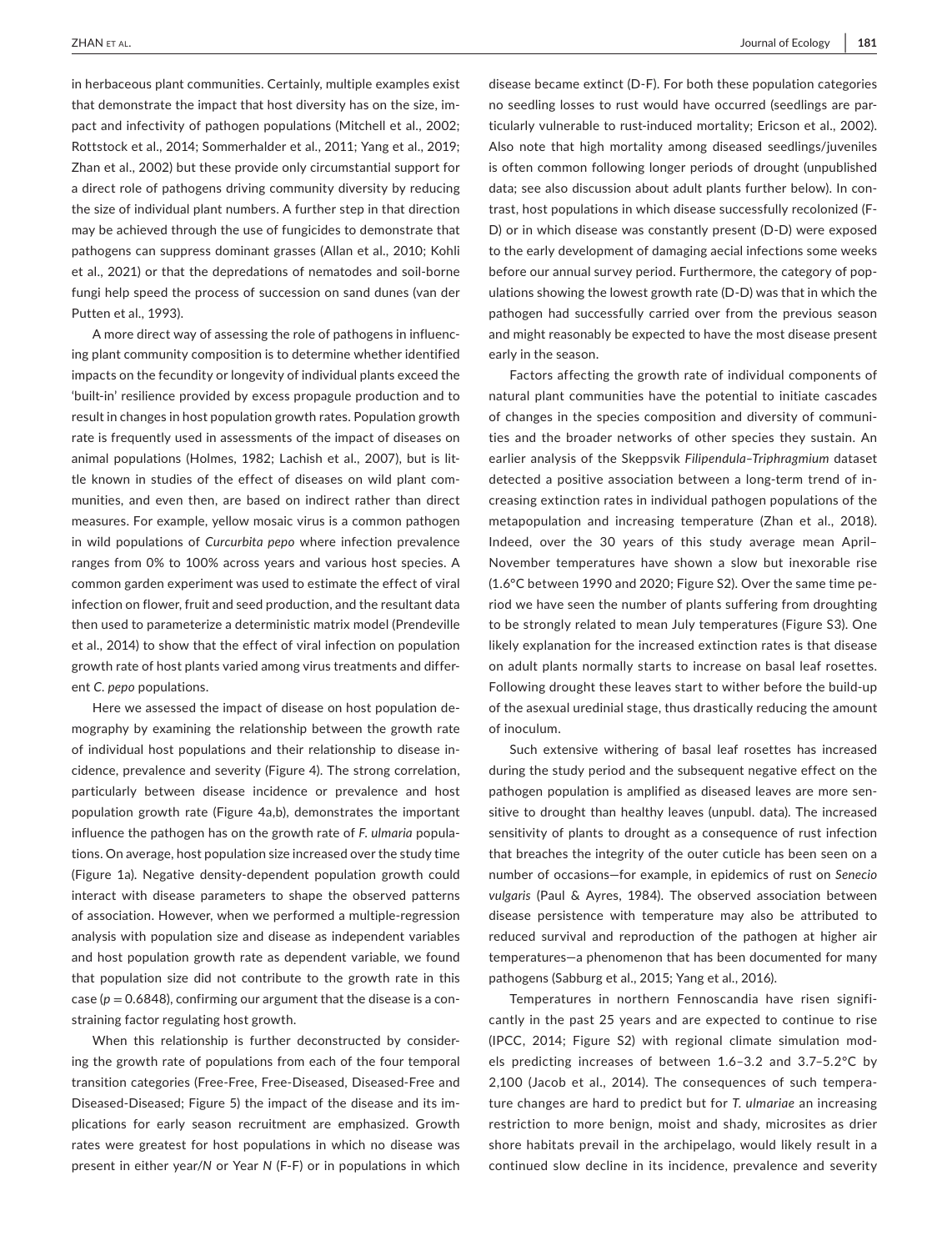(Figure 1b–d). Provided these changes are restricted to the pathogen, this might be expected to remove some constraints on a greater expansion of *F. ulmaria* populations on the Skeppsvik islands. Other work in the archipelago has addressed the impact of leaf-chewing beetles on *Filipendula ulmaria* and how they may relate to local variations in plant community composition (Hambäck et al., 2006; Stenberg et al., 2006, 2007, 2008). The 'knock-on' consequences for these beetles of a possible expansion of *F. ulmaria* following a release from *T. ulmariae,* as well as for the wider range of its other specialist enemies (a blotch fungus, two mildews, a handful of sawfly species, two aphids and two leafhoppers) and a large number of more polyphagous species, are hard to tell especially when the links these species also have to other plants in the community are taken into account. Given the important role plant pathogens have in shaping the structure of communities, changes in the epidemiology of pathogens have potentially far-reaching impacts on ecological and evolutionary processes that we are yet to fully understand.

Our long-term data clearly show the ability of pathogens to affect the growth rate of their host populations. However, of potentially greater significance is the cascade of events that may occur as climatic conditions continue to change. Demographic and genetic interactions between hosts and pathogens are sensitive to environmental changes that alter the fitness of either or both host and pathogen. In the Skeppsvik archipelago, these interactions between *F. ulmaria* and its rust pathogen *T. ulmariae* are coming under increasing pressure as growing season temperature increases of 1.6°C over just 30 years (Figure S2) are affecting plant performance and droughting (Figure S3). The *T. ulmariae*–*F. ulmaria* association illustrates how sensitive pathogen–host interactions are to climate change (this study and Zhan et al., 2018) and that the outcome of these fine-tuned interactions on the disease cycle is a gradual process impossible to grasp without accurate data (cf. Shaw & Osborne, 2011). As pathogens are generally neglected in long-term studies this will hamper our understanding of the mechanisms underlying observed and future changes in natural and man-made biota.

#### **ACKNOWLEDGEMENTS**

This study was supported by the Swedish Natural Science Research Council and the Swedish Research Council.

## **CONFLICT OF INTEREST**

The authors have no conflict of interest to report.

#### **AUTHORS' CONTRIBUTIONS**

L.E. and J.J.B. conceived the study and gathered all the epidemiological and demographic data; J.Z. and J.G.-J. conducted the data analyses; all authors contributed to writing the manuscript.

#### **DATA AVAILABILITY STATEMENT**

Data from this study are available from the Dryad Digital Repository <https://doi.org/10.5061/dryad.2bvq83br7> (Zhan, 2021).

# **ORCID**

*Jiasui Zhan* <https://orcid.org/0000-0001-9250-0157> *Lars Ericson* <https://orcid.org/0000-0003-4799-7381> *Jose González-Ji[méne](https://orcid.org/0000-0002-4792-4986)z* <https://orcid.org/0000-0001-8373-0137> *Jeremy J. Burdon* <https://orcid.org/0000-0002-4792-4986>

#### **REFERENCES**

- Allan, E., van Ruijven, J., & Crawley, M. J. (2010). Foliar fungal pathogens and grassland biodiversity. *Ecology*, *91*, 2572–2582. [https://doi.](https://doi.org/10.1890/09-0859.1) [org/10.1890/09-0859.1](https://doi.org/10.1890/09-0859.1)
- Barton, J., Fowler, S. V., Gianotti, A. F., Winks, C. J., de Beurs, M., Arnold, G. C., & Forrester, G. (2007). Successful biological control of mist flower (*Ageratina riparia*) in New Zealand: Agent establishment, impact and benefits to the native flora. *Biological Control*, *40*, 370– 385. <https://doi.org/10.1016/j.biocontrol.2006.09.010>
- Bernard-Capelle, J., Soubeyrand, S., & Neema, C. (2006). Reproductive consequences of *Colletotrichum lindemuthianum* (Ascomycota) infection on wild bean plants (*Phaseolus vulgaris*). *Canadian Journal of Botany*, *84*, 1542–1547.
- Borer, E. T., Hosseini, P. R., Seabloom, E. W., & Dobson, A. P. (2007). Pathogen-induced reversal of native dominance in a grassland community. *Proceedings of the National Academy of Sciences of the United States of America*, *104*, 5473–5478. [https://doi.org/10.1073/](https://doi.org/10.1073/pnas.0608573104) [pnas.0608573104](https://doi.org/10.1073/pnas.0608573104)
- Borwein, P., & Erdelyi, T. (1995). *Polynomials and polynomial inequalities*. Springer-Verlag.
- Burdon, J. J. (1987). *Diseases and plant population biology*. Cambridge University Press.
- Burdon, J. J., Ericson, L., & Müller, W. J. (1995). Temporal and spatial relationships in a metapopulation of the rust pathogen *Triphragmium ulmariae* and its host, *Filipendula ulmaria*. *Journal of Ecology*, *83*, 979–989.
- Burdon, J. J., Groves, R. H., & Cullen, J. M. (1981). The impact of biological control on the distribution and abundance of *Chondrilla juncea* in south-eastern Australia. *Journal of Applied Ecology*, *18*, 957–966. <https://doi.org/10.2307/2402385>
- Burdon, J. J., & Jarosz, A. M. (1991). Host-pathogen interactions in natural populations of *Linum marginale* and *Melampsora lini*: I. Patterns of resistance and racial variation in a large host population. *Evolution*, *45*, 205–217. <https://doi.org/10.2307/2409494>
- Burdon, J. J., & Laine, A.-L. (2019). *Evolutionary dynamics of plant-pathogen interactions*. Cambridge University Press.
- Burdon, J. J., & Thrall, P. H. (2014). What have we learned from studies of wild plant-pathogen associations? – The dynamic interplay of time, space and life-history. *European Journal of Plant Pathology*, *138*, 417–429.<https://doi.org/10.1007/s10658-013-0265-9>
- Burke, K. L. (2012). Niche contraction of American chestnut in response to chestnut blight. *Canadian Journal of Forest Research*, *42*, 614– 620.<https://doi.org/10.1139/x2012-002>
- Cook, S. A., Copsey, A. D., & Dickman, A. W. (1989). Responses of *Abies* to fire and *Phellinus*. In J. H. Bock & Y. B. Linhart (Eds.), *The evolutionary ecology of plants* (pp. 363–392). Westview Press.
- Dinoor, A. (1970). Sources of oat crown rust resistance in hexaploid and tetraploid wild oats in Israel. *Canadian Journal of Botany*, *48*, 153– 161. <https://doi.org/10.1139/b70-021>
- Durbin, J., & Watson, G. S. (1950). Testing for serial correlation in least squares regression. *Biometrika*, *37*, 409–428.
- Ericson, L., Burdon, J. J., & Müller, W. J. (2002). The rust pathogen *Triphragmium ulmariae* as a selective force affecting its host, *Filipendula ulmaria*. *Journal of Ecology*, *90*, 167–178. [https://doi.](https://doi.org/10.1046/j.0022-0477.2001.00648.x) [org/10.1046/j.0022-0477.2001.00648.x](https://doi.org/10.1046/j.0022-0477.2001.00648.x)
- Garnett, J. G. P., & Lewis, J. J. C. (2007). The impact of population growth on the epidemiology and evolution of infectious diseases. In M.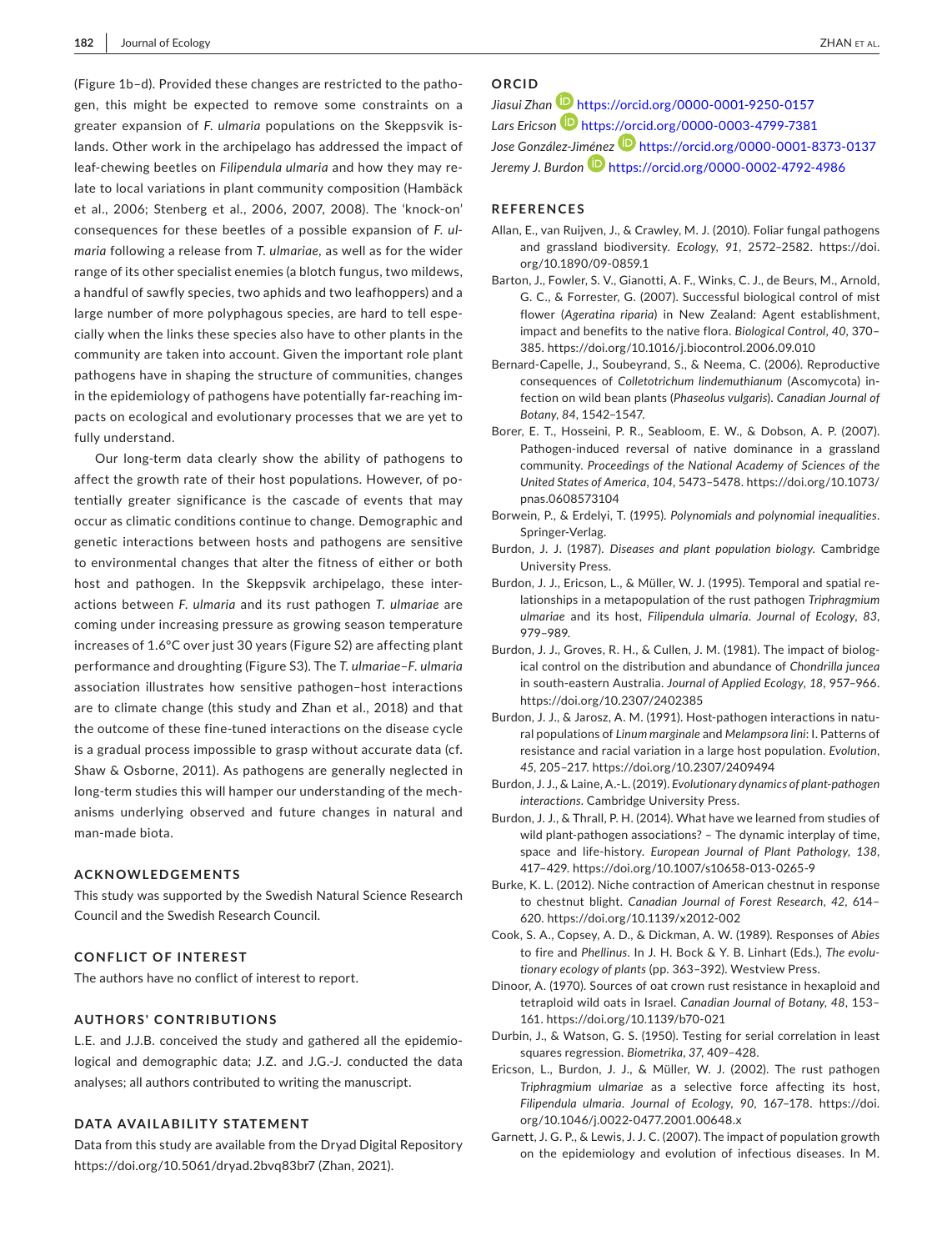Caraël & J. Glynn (Eds.), *HIV, resurgent infections and population change in Africa*. [https://doi.org/10.1007/978-1-4020-6174-5\\_2](https://doi.org/10.1007/978-1-4020-6174-5_2)

- Geard, N., Glass, K., McCaw, J. M., McBryde, E. S., Korb, K. B., Keeling, M. J., & McVernon, J. (2015). The effects of demographic change on disease transmission and vaccine impact in a household structured population. *Epidemics*, *13*, 56–64. [https://doi.org/10.1016/j.](https://doi.org/10.1016/j.epidem.2015.08.002) [epidem.2015.08.002](https://doi.org/10.1016/j.epidem.2015.08.002)
- Grenfell, B. T., & Bolker, B. M. (1998). Cities and villages: Infection hierarchies in a measles metapopulation. *Ecology Letters*, *1*, 63–70. <https://doi.org/10.1046/j.1461-0248.1998.00016.x>
- Hambäck, P. A., Stenberg, J. A., & Ericson, L. (2006). Asymmetric indirect interactions mediated by a shared parasitoid: Connecting species traits and local distribution patterns for two chrysomelid beetles. *Oecologia*, *148*, 475–481.<https://doi.org/10.1007/s00442-006-0387-2>
- Hansen, E. M., & Goheen, E. M. (2000). *Phellinus weirii* and other native root pathogens as determinants of forest structure and process in western North America. *Annual Review of Phytopathology*, *38*, 515–539.
- Harper, J. L. (1977). *Population biology of plants*. Academic Press.
- Holah, J. C., Wilson, M. V., & Hansen, E. M. (1997). Impacts of a native root-rotting pathogen on successional development of oldgrowth Douglas fir forests. *Oecologia*, *111*, 429–433. [https://doi.](https://doi.org/10.1007/s004420050255) [org/10.1007/s004420050255](https://doi.org/10.1007/s004420050255)
- Holmes, J. C. (1982). Impact of infectious disease agents on the population growth and geographical distribution of animals. In R. M. Anderson & R. M. May (Eds.), *Population biology of infectious diseases*. Dahlem Workshop Reports, *25*, 37–51. Springer.
- Hudson, P. J., Newborn, D., & Dobson, A. P. (1992). Regulation and stability of a free-living host-parasite system: *Trichostrongylus tenuis* in red grouse. I. Monitoring and parasite reduction experiments. *Journal of Animal Ecology*, *61*, 477–486. [https://doi.](https://doi.org/10.2307/5338) [org/10.2307/5338](https://doi.org/10.2307/5338)
- Intergovernmental Panel on Climate Change. (2014). *Climate change 2014 – Impacts, adaptation and vulnerability: Regional aspects*. Cambridge University Press.
- Jacob, D., Petersen, J., Eggert, B., Alias, A., Christensen, O. B., Bouwer, L. M., Braun, A., Colette, A., Déqué, M., Georgievski, G., Georgopoulou, E., Gobiet, A., Menut, L., Nikulin, G., Haensler, A., Hempelmann, N., Jones, C., Keuler, K., Kovats, S., … Yiou, P. (2014). EURO-CORDEX: New high-resolution climate change projections for European impact research. *Regional Environmental Change*, *14*, 563–578.<https://doi.org/10.1007/s10113-013-0499-2>
- Jarosz, A. M., Burdon, J. J., & Müller, W. J. (1989). Long-term effects of disease epidemics. *Journal of Applied Ecology*, *26*, 725–733. [https://](https://doi.org/10.2307/2404096) [doi.org/10.2307/2404096](https://doi.org/10.2307/2404096)
- Keeley, M. J., & Grenfell, B. T. (1997). Disease extinction and community size: Modeling the persistence of measles. *Science*, *275*, 65–67. <https://doi.org/10.1126/science.275.5296.65>
- Kilpatrick, A. M., LaDeau, S. L., & Marra, P. P. (2007). Ecology of West Nile virus transmission and its impact on birds in the western hemisphere. *The Auk*, *124*, 1121–1136. <https://doi.org/10.1093/auk/124.4.1121>
- Knops, J. M. H., Tilman, D., Haddad, N. M., Naeem, S., Mitchell, C. E., Haarstad, J., Ritchie, M. E., Howe, K. M., Reich, P. B., Siemann, E., & Groth, J. V. (1999). Effects of plant species richness on invasion dynamics, disease outbreaks, insect abundances and diversity. *Ecology Letters*, *2*, 286–293. [https://doi.](https://doi.org/10.1046/j.1461-0248.1999.00083.x) [org/10.1046/j.1461-0248.1999.00083.x](https://doi.org/10.1046/j.1461-0248.1999.00083.x)
- Kocmánková, E., Trnka, M., Juroch, J., Dubrovský, M., Semerádová, D., Možný, M., & Žalud, Z. (2009). Impact of climate change on the occurrence and activity of harmful organisms. *Plant Protection Sciences*, *45*, S48–S52.
- Kohli, M., Henning, J. A., Borer, E. T., Kinkel, L., & Seabloom, E. W. (2021). Foliar fungi and plant diversity drive ecosystem carbon fluxes in experimental prairies. *Ecology Letters*, *24*, 487–497. [https://doi.](https://doi.org/10.1111/ele.13663) [org/10.1111/ele.13663](https://doi.org/10.1111/ele.13663)
- Lachish, S., Jones, M., & McCallum, H. (2007). The impact of disease on the survival and population growth rate of the Tasmanian devil. *Journal of Animal Ecology*, *76*, 926–936. [https://doi.](https://doi.org/10.1111/j.1365-2656.2007.01272.x) [org/10.1111/j.1365-2656.2007.01272.x](https://doi.org/10.1111/j.1365-2656.2007.01272.x)
- Laine, A.-L. (2006). Evolution of host resistance: Looking for coevolutionary hotspots at small spatial scales. *Proceedings of the Royal Society B: Biological Sciences*, *273*, 267–273. [https://doi.org/10.1098/](https://doi.org/10.1098/rspb.2005.3303) [rspb.2005.3303](https://doi.org/10.1098/rspb.2005.3303)
- Laine, A.-L., Burdon, J. J., Dodds, P. N., & Thrall, P. H. (2011). Spatial variation in disease resistance: From molecules to metapopulations. *Journal of Ecology*, *99*, 96–112. [https://doi.](https://doi.org/10.1111/j.1365-2745.2010.01738.x) [org/10.1111/j.1365-2745.2010.01738.x](https://doi.org/10.1111/j.1365-2745.2010.01738.x)
- Lin, L.-I.-K. (1989). A concordance correlation coefficient to evaluate reproducibility. *Biometrics*, *45*, 255–268. [https://doi.](https://doi.org/10.2307/2532051) [org/10.2307/2532051](https://doi.org/10.2307/2532051)
- Magurran, A. E., Baillie-Stephen, S. R., Buckland, T., Dick, J. M. P., Elston, D. A., Scott, E. M., Smith, R. I., Somerfield, P. J., & Watt, A. D. (2010). Longterm datasets in biodiversity research and monitoring: Assessing change in ecological communities through time. *Trends in Ecology & Evolution*, *25*, 574–582.<https://doi.org/10.1016/j.tree.2010.06.016>
- Malmstrom, C. M., McCullough, A. P., Johnson, H. A., Newton, L. A., & Borer, E. T. (2005). Invasive annual grasses indirectly increase virus incidence in California native perennial bunchgrasses. *Oecologia*, *145*, 153–164. <https://doi.org/10.1007/s00442-005-0099-z>
- McElreath, R. (2016). *Statistical rethinking: A Bayesian course with examples in R and Stan*. CRC Press.
- McMullan, M., Rafiqi, M., Kaithakottil, G., Clavijo, B. J., Bilham, L., Orton, E., Percival-Alwyn, L., Ward, B. J., Edwards, A., Saunders, D. G. O., Garcia Accinelli, G., Wright, J., Verweij, W., Koutsovoulos, G., Yoshida, K., Hosoya, T., Williamson, L., Jennings, P., Ioos, R., … Clark, M. D. (2018). The ash dieback invasion of Europe was founded by two genetically divergent individuals. *Nature Ecology & Evolution*, *2*, 1000–1008.<https://doi.org/10.1038/s41559-018-0548-9>
- Mitchell, C. E., Tilman, D., & Growth, J. V. (2002). Effects of grassland plant species diversity, abundance and composition on foliar fungal disease. *Ecology*, *83*, 1713–1726.
- Montes, N., Alonso-Blanco, C., & Garcia-Arenal, F. (2019). Cucumber mosaic virus infection as a potential selective pressure on *Arabidopsis thaliana* populations. *PLOS Pathogens*, *15*, e1007810. [https://doi.](https://doi.org/10.1371/journal.ppat.1007810) [org/10.1371/journal.ppat.1007810](https://doi.org/10.1371/journal.ppat.1007810)
- Moran, P. A. P. (1950). Notes on continuous stochastic phenomena. *Biometrika*, *37*, 17–23.<https://doi.org/10.1093/biomet/37.1-2.17>
- Olofsson, J., Ericson, L., Torp, M., Stark, S., & Baxter, R. (2011). Carbon balance of Arctic tundra under increased snow cover mediated by a plant pathogen. *Nature Climate Change*, *1*, 220–223. [https://doi.](https://doi.org/10.1038/nclimate1142) [org/10.1038/nclimate1142](https://doi.org/10.1038/nclimate1142)
- Olofsson, J., te Beest, M., & Ericson, L. (2013). Complex biotic interactions drive long-term vegetation dynamics in a subarctic ecosystem. *Philosophical Transactions of the Royal Society B: Biological Sciences*, *368*, 20120486. <https://doi.org/10.1098/rstb.2012.0486>
- Ott, R. L. (1992). *An introduction to statistical methods and data analysis* (5th ed.). Duxbury Press.
- Paul, N. D., & Ayres, P. G. (1984). Effects of rust and post-infection drought on photosynthesis, growth and water relations in groundsel. *Plant Pathology*, *33*, 561–569. <https://doi.org/10.1111/j.1365-3059.1984.tb02880.x>
- Penczykowski, R. M., Laine, A.-L., & Koskella, B. (2016). Understanding the ecology and evolution of host-parasite interactions across scales. *Evolutionary Applications*, *9*, 37–52. [https://doi.org/10.1111/](https://doi.org/10.1111/eva.12294) [eva.12294](https://doi.org/10.1111/eva.12294)
- Prendeville, H. R., Tenhumberg, B., & Pilson, D. (2014). Effects of virus on plant fecundity and population dynamics. *New Phytologist*, *202*, 1346–1356. <https://doi.org/10.1111/nph.12730>
- R Core Team. (2021). *R: A language and environment for statistical computing*. R Foundation for Statistical Computing. Retrieved from [https://](https://www.R-project.org/) [www.R-project.org/](https://www.R-project.org/)